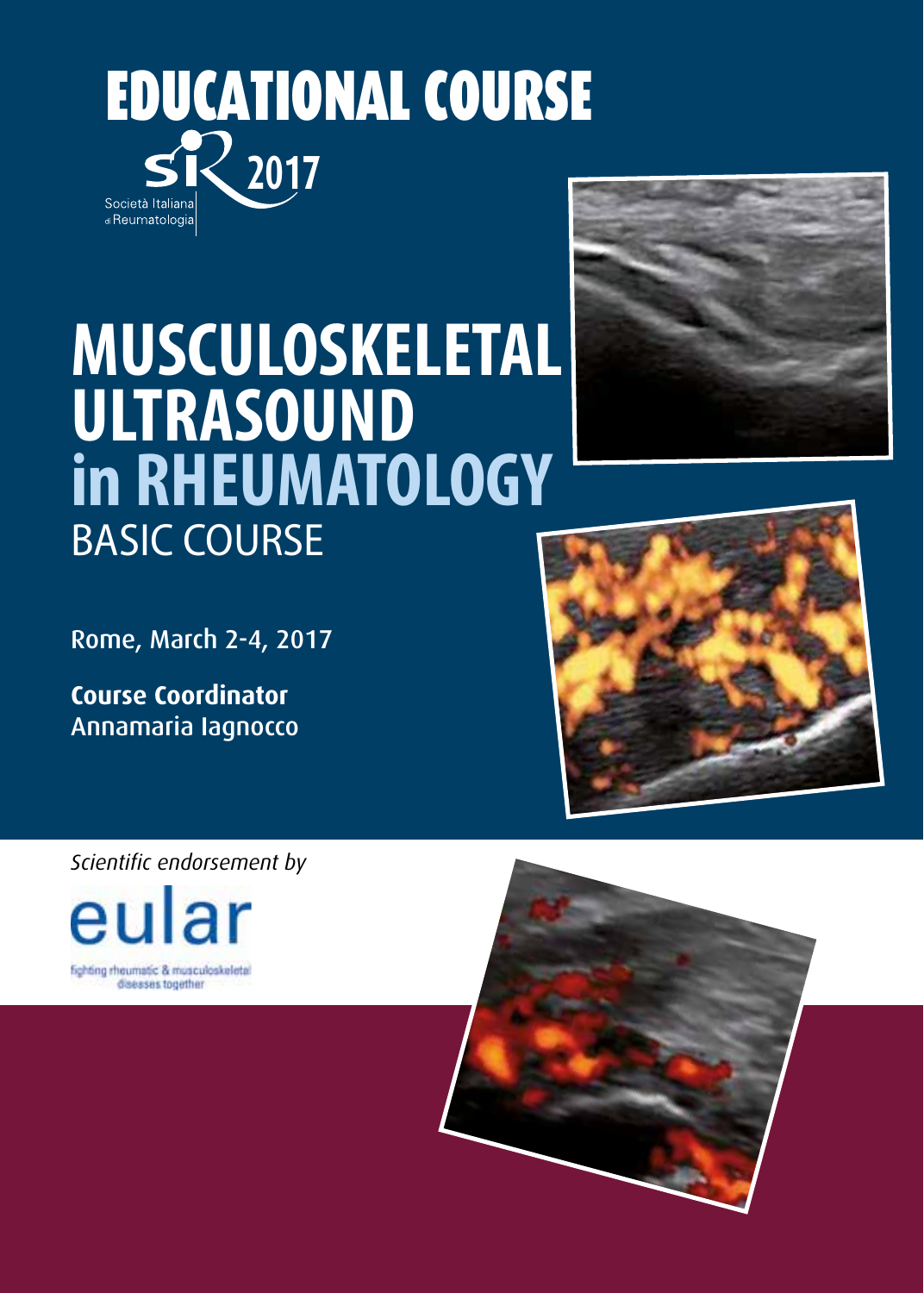

Musculoskeletal ultrasound in rheumatology is a rapidly evolving imaging tool which has registered an increasing and widespread use over the last decades. Currently it is utilized for assessing different rheumatic pathologies and evaluating various abnormalities both in degenerative and inflammatory diseases. Due to its limited cost, wide equipment availability and feasibility it is used as a bedside procedure in the clinical rheumatology practice. Nonetheless the presence of a number of experts in the field, there are still many rheumatologists who are willing to learn the use and applications of musculoskeletal ultrasound in rheumatology with an increasing demand of attending ultrasound courses. The SIR Course in musculoskeletal ultrasound in rheumatology, which has the EULAR Scientific Endorsement, is an educational initiative which has the aim of assisting rheumatologists to learn ultrasound. The faculty of the Course in musculoskeletal ultrasound in rheumatology is represented by Italian experts in the field and by international speakers who are faculty members of the EULAR Sonography Courses.

> *Annamaria Iagnocco Course coordinator*

#### **FACULTY**

**Annamaria Iagnocco,** Roma - IT **Marco Amedeo Cimmino,** Genova - IT **Nemanja Damjanov,** Belgrade - SR **Salvatore D'Angelo,** Potenza - IT **Andrea Delle Sedie,** Pisa - IT **Georgios Filippou,** Siena - IT **Emilio Filippucci, Jesi (AN) - IT** Walter Grassi, Jesi (AN) - IT **Luca Idolazzi,** Verona - IT **Zunaid Karim,** Wakefield - UK **Pierluigi Macchioni,** Reggio Emilia - IT **Peter Mandl,** Wien - AU **Esperanza Naredo,** Madrid - ES **Niccolò Possemato,** Reggio Emilia - IT **Garifallia Sakellariou,** Pavia - IT **Carlo Alberto Scirè,** Milano - IT **Richard Wakefield,** Leeds - UK

#### **SUPERVISORS**

**Antonella Adinolfi,** Siena - IT **Alberto Batticciotto,** Milano - IT **Marco Canzoni,** Roma - IT **Luca Idolazzi,** Verona - IT **Valentina Picerno,** Siena - IT **Lucrezia Riente,** Pisa - IT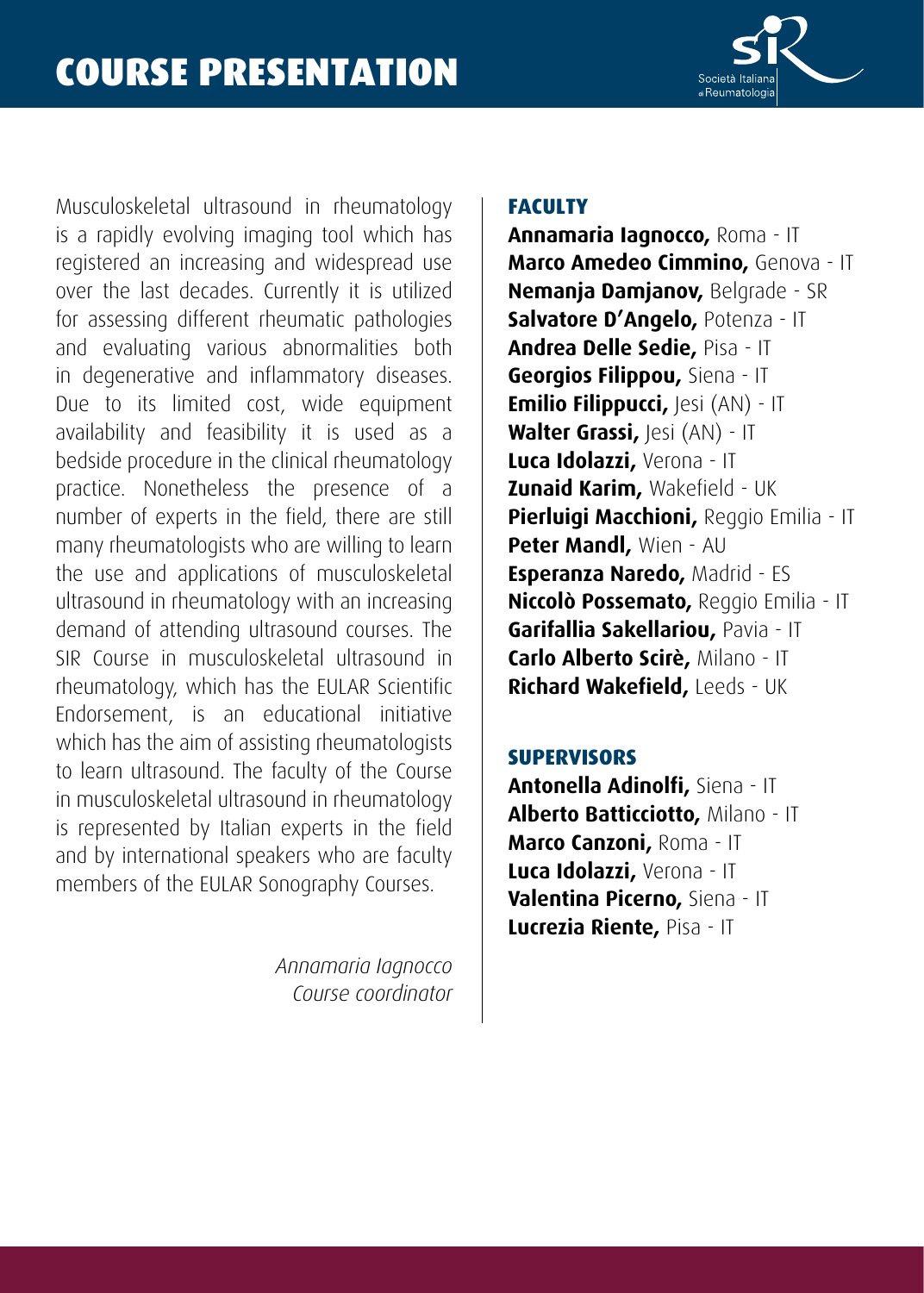# PROGRAMME



# **Thursday, March 2**

| $12.00 - 12.50$                | Registration                                                                                                                                                                                                                                                                                                                                |  |
|--------------------------------|---------------------------------------------------------------------------------------------------------------------------------------------------------------------------------------------------------------------------------------------------------------------------------------------------------------------------------------------|--|
| $12.50 - 13.00$                | <b>Opening remarks</b><br>A. lagnocco, Roma - IT                                                                                                                                                                                                                                                                                            |  |
| Chair: A. Iagnocco, Roma - IT  |                                                                                                                                                                                                                                                                                                                                             |  |
| $13.00 - 13.25$                | <b>US in rheumatology</b><br>W. Grassi, Jesi (AN) - IT                                                                                                                                                                                                                                                                                      |  |
| $13.25 - 13.50$                | Sonographic pattern of musculoskeletal tissues and correlations<br>with anatomy and histology<br>E. Naredo, Madrid - ES                                                                                                                                                                                                                     |  |
| $13.50 - 14.15$                | Sonographic semiology (tendinosis, tenosynovitis, partial and<br>complete tendon tear, entesopathy, bursitis, calcifications, articular<br>cartilage lesions, cortical abnormalities and joint synovitis)<br>A. lagnocco, Roma - IT                                                                                                         |  |
| 14.15 - 14.40                  | How to implement US in daily clinical practice<br>P. Mandl, Wien - AU                                                                                                                                                                                                                                                                       |  |
| 14.40 - 15.05                  | <b>Applications and limitations of US in rheumatology</b><br>L. Wakefield, Leeds - UK                                                                                                                                                                                                                                                       |  |
| $15.05 - 15.30$                | <b>Technical characteristics and setting of US equipment in rheumatology</b><br>E. Naredo, Madrid - ES                                                                                                                                                                                                                                      |  |
| $15.30 - 15.55$                | Doppler physics and techniques. Doppler setting and optimization.<br><b>Color or power Doppler?</b><br>G. Sakellariou, Pavia - IT                                                                                                                                                                                                           |  |
| $15.55 - 16.15$                | <b>Artifacts and misinterpretation in MSUS</b><br>L. Idolazzi, Verona - IT                                                                                                                                                                                                                                                                  |  |
| $16.15 - 16.45$                | Coffee Break                                                                                                                                                                                                                                                                                                                                |  |
| $16.45 - 18.30$                | Workshop 1: Appropriate use of the US equipment. US settings and<br>B-mode/Doppler optimization. Sonoanatomy: appropriate acquisition<br>of the MSUS images in healthy individuals (muscles, tendons, bursae,<br>ligaments, nerves, cartilage, joint space, joint recesses, joint capsule,<br>cortical profile).<br>Faculty and Supervisors |  |
| Chair: G. Filippou, Siena - IT |                                                                                                                                                                                                                                                                                                                                             |  |
| $18.30 - 19.00$                | US of the hip. Normal findings and basic US pathology<br>Lecture: Z. Karim, Wakefield - UK<br>Live demo: A. Delle Sedie, Pisa - IT                                                                                                                                                                                                          |  |
| $19.00 - 20.30$                | Workshop 2: Sonoanatomy and stardard scans of the hip.<br>How to perform an US examination in healthy subjects and<br>obtain US images.                                                                                                                                                                                                     |  |

Faculty and Supervisors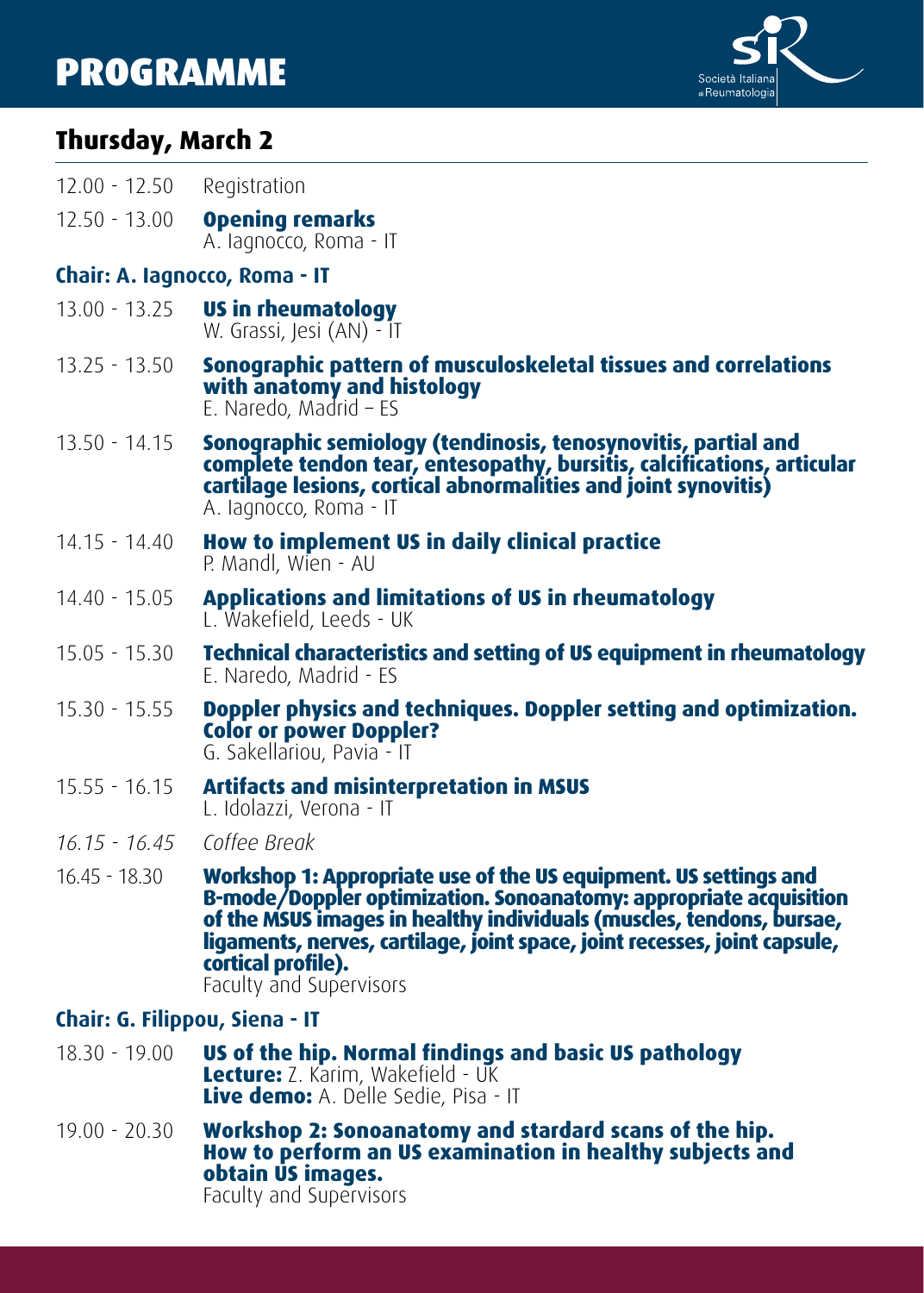# PROGRAMME



# **Friday, March 3**

#### **Chair: E. Naredo, Madrid – ES**

- 08.30 09.00 **US of the knee. Normal findings and basic US pathology Lecture:** E. Filippucci, Jesi (AN) - IT **Live demo:** C.A. Scirè, Milano - IT
- 09.00 10.30 **Workshop 3: Sonoanatomy and standard scans of the knee. How to perform an US examination in healthy subjects and obtain US images.** Faculty and Supervisors
- *10.30 10.45 Coffee Break*

#### **Chair: E. Naredo, Madrid - ES**

- 10.45 11.15 **US of the ankle and foot. Normal findings and basic US pathology Lecture:** P. Macchioni, Reggio Emilia - IT **Live demo:** N. Possemato, Reggio Emilia - IT
- 11.15 12.45 **Workshop 4: Sonoanatomy and stardard scans of the ankle and foot. How to perform an US examination in healthy subjects and obtain US images.**

Faculty and Supervisors

*12.45 - 13.45 Lunch*

#### **Chair: L. Wakefield, Leeds - UK**

- 13.45 14.15 **US of the shoulder. Normal findings and basic US pathology Lecture:** A. Delle Sedie, Pisa - IT **Live demo**: E. Naredo, Madrid - ES
- 14.15 15.45 **Workshop 5: Sonoanatomy and stardard scans of the shoulder. How to perform an US examination in healthy subjects and obtain US images.**

Faculty and Supervisors

#### **Chair: N. Damjanov, Belgrade - SR**

15.45 - 16.15 **US of the elbow. Normal findings and basic US pathology Lecture:** C.A. Scirè, Milano - IT **Live demo**: Z. Karim, Wakefield – UK

*16.15 - 16.30 Coffee Break*

16.30 - 18.00 **Workshop 6: Sonoanatomy and stardard scans of the elbow. How to perform an US examination in healthy subjects and obtain US images.** Faculty and Supervisors

## **Chair: E. Filippucci, Jesi (AN) - IT**

- 18.00 18.30 **US of the hand and wrist. Normal findings and basic US pathology Lecture:** N. Possemato, Reggio Emilia - IT **Live demo**: E. Filippucci, Jesi (AN) - IT
- 18.30 20.00 **Workshop 7: Sonoanatomy and stardard scans of the hand and wrist. How to perform an US examination in healthy subjects and obtain US images.** Faculty and Supervisors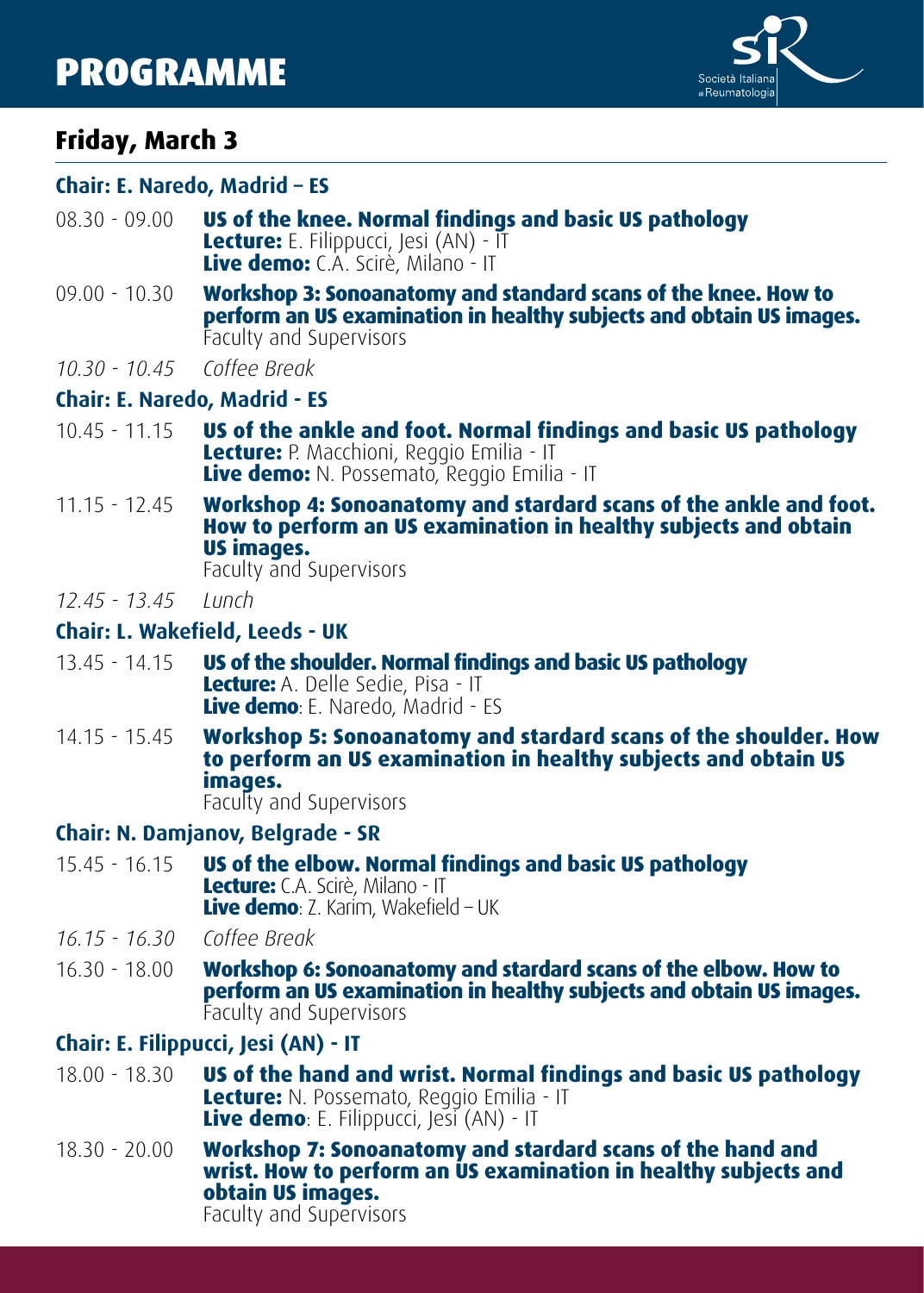# PROGRAMME



# **Saturday, March 4**

#### **Chair: N. Damjanov, Belgrade - SR**

- 08.30 08.55 **Basic skills in sonographic-guided procedures** N. Damjanov, Belgrade - SR
- 08.55 09.20 **US in arthritis and OA: from inflammation to structural damage lesions**

P. Mandl, Wien - AU

09.20 - 09.45 **US findings vs Clinical findings: Who is the winner?** G. Filippou, Siena - IT

#### **Chair: A. Iagnocco, Roma - IT**

- 09.45 10.10 **US or MRI?** M.A. Cimmino, Genova - IT
- *10.10 10.30 Coffee Break*
- 10.30 10.50 **Imaging of rheumatic diseases: spondyloarthritis and rheumatoid arthritis**

S. D'Angelo, Potenza - IT

- 10.50 11.10 **Imaging of Rheumatic diseases: osteoarthritis and crystal arthropathies**  G. Filippou, Siena - IT
- 11.10 13.00 **Workshop 8: Supervised hand-on-scanning of patients with different rheumatic diseases**

Faculty and Supervisors

- 13.00 13.10 **Final remarks** A. Iagnocco, Roma - IT
- 13.10 **CME test**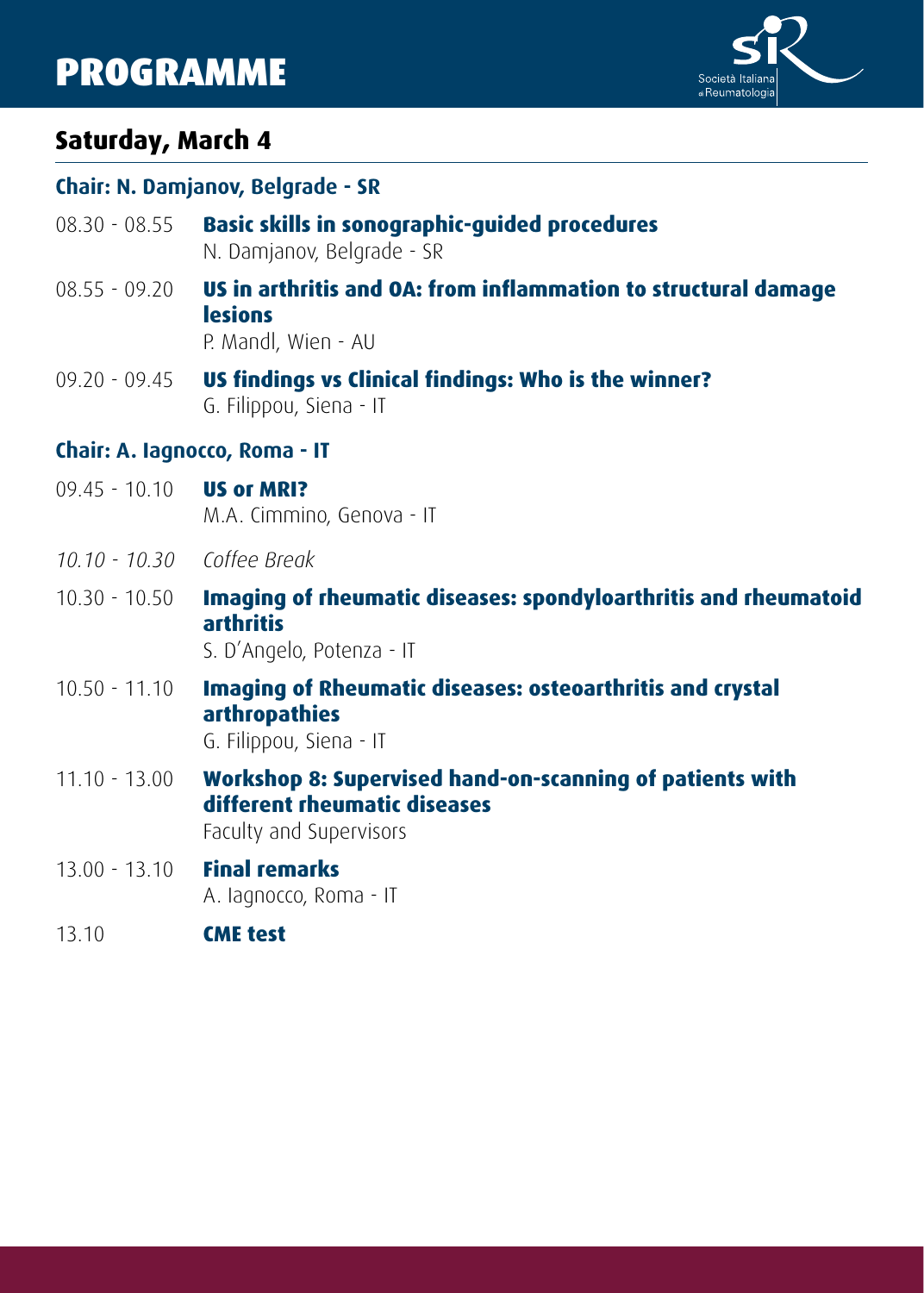

# **Scientific Secretariat and Provider ECM**



Società Italiana di Reumatologia Via Turati, 40 - 20121 Milano segreteria.sir@reumatologia.it www.reumatologia.it

Course coordinator: Annamaria Iagnocco

The Course has been endorsed by the Italian Society for Rheumatology. Registration will be open to all EULAR Member Countries. Participants will give their formal evaluation of the course. The sponsors will not have any influence on the programme, its content or speakers.

# **Organizing Secretariat**



# **AIM Group International - Milan Office**

Via G. Ripamonti, 129 - 20141 Milano Tel. +39 02 566011 - Fax +39 02 70048578 corsisir2017@aimgroup.eu - www.sircourses.com

#### **Accreditation**

For the Italian participants the course will be accredited by the Italian Ministry of Health, in relation with the Italian Continuing Medical Educational program (ECM).

#### *For Italian delegates only*

Il corso è stato accreditato presso la Commissione Nazionale per la Formazione Continua con Obiettivo Formativo Tecnico Professionale: contenuti tecnico-professionali (conoscenze e competenze) specifici di ciascuna professione, di ciascuna specializzazione e di ciascuna attività ultraspecialistica. Malattie rare (18) per la Figura Professionale **Medico Chirurgo** con specializzazione nelle seguenti discipline: allergologia ed immunologia clinica; cardiologia; genetica medica; geriatria; malattie metaboliche e diabetologia; malattie dell'apparato respiratorio; malattie infettive; medicina fisica e riabilitazione; medicina interna; medicina termale; nefrologia; pediatria; radioterapia; reumatologia; neurochirurgia; ortopedia e traumatologia; anatomia patologica; anestesia e rianimazione; biochimica clinica; farmacologia e tossicologia clinica; medicina legale; neuroradiologia; patologia clinica (laboratorio di analisi chimico-cliniche e microbiologia); medicina generale (medici di famiglia); pediatria (pediatri di libera scelta); radiodiagnostica per un numero massimo di n. **70** partecipanti.

Oltre tale numero e per professioni/discipline differenti da quelle accreditate non sarà possibile rilasciare i crediti formativi.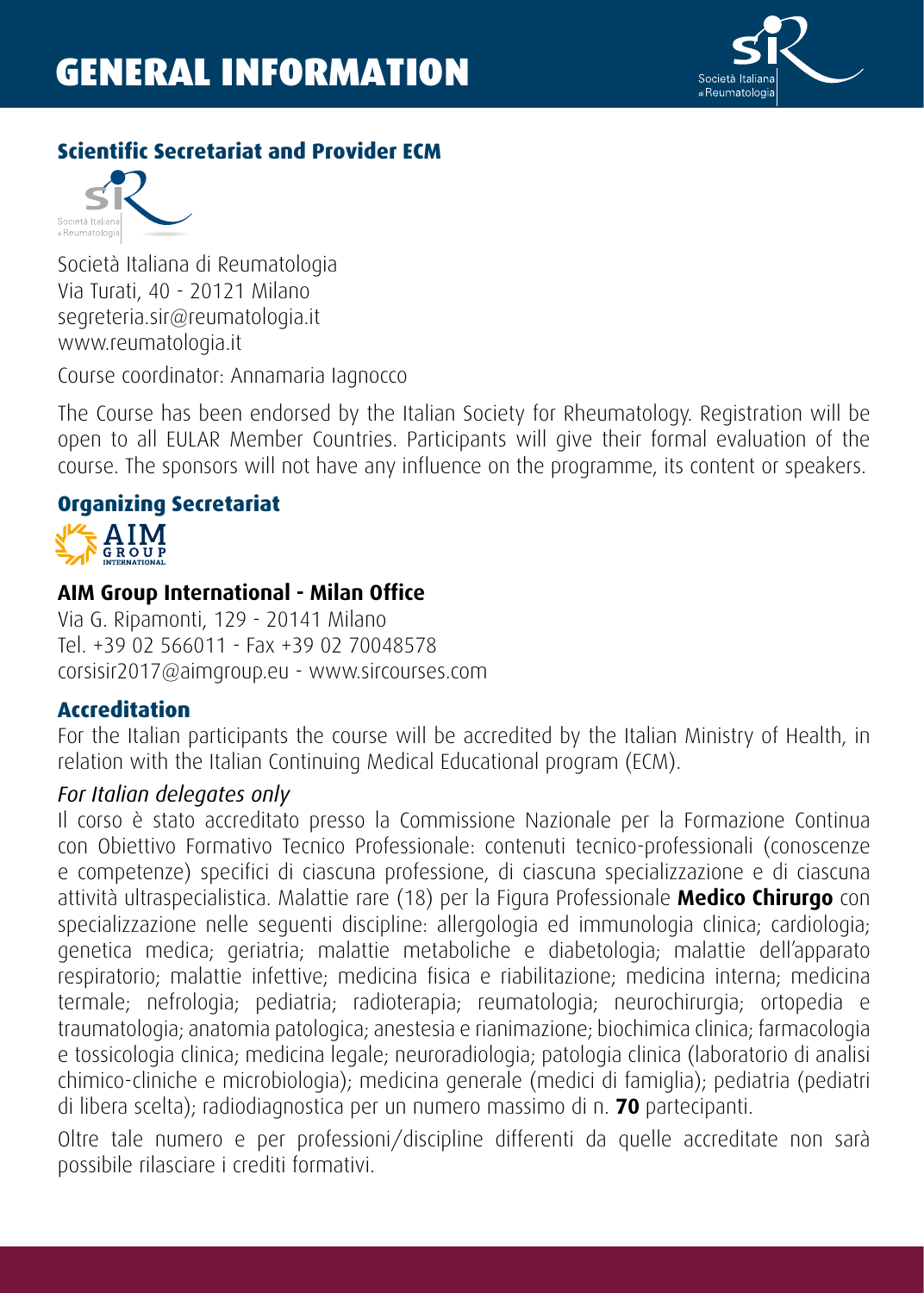

Si precisa che i crediti verranno erogati a fronte di una partecipazione del 90% ai lavori scientifici e del superamento della prova di apprendimento con almeno il 75% delle risposte corrette.

# **L'EVENTO HA OTTENUTO NR. 21 CREDITI FORMATIVI – ID ECM: 2833-179621 ED.1**

La verifica della presenza verrà effettuata tramite firma su apposito registro. Tale firme dovranno essere apposte in entrata ed in uscita tutte le giornate del Corso.

### **Objectives**

- to learn the indications and limits of musculoskeletal (MS) ultrasound (US) in rheumatology
- to learn sonoanatomy and identify different musculoskeletal structures in healthy subjects by US
- to learn standard scans in different anatomic areas according to EULAR guidelines
- to learn ultrasound-detectable abnormalities in rheumatology

#### **Main topics**

Applications, indications and limits of MSUS in rheumatology; US physics and technology; US patterns of MS structures; MSUS artifacts; appropriate use and positioning of the probe; US settings and B-mode/Doppler optimization; standard scans of the shoulder, elbow, wrist, hand, hip, knee, ankle and foot; basic US pathology (tendinosis, tenosynovitis, tendon lesions, enthesopathy, enthesitis, bursitis, cortical abnormalities, calcifications, cartilage abnormalities, joint effusion, synovial hypertrophy, synovitis); interpretation of US images; US report and documentation; US diagnosis; basic skills in US-guided procedures.

# **Workshops** (small groups, with supervisor)

- US Setting
- Sonoanatomy
- Standard scans of the shoulder, elbow, wrist, hand, hip, knee, ankle and foot in healthy subjects • Training in elementary US basic lesions.

#### **Course Venue**

Starhotels Metropole Via Principe Amedeo, 3 00185 Roma - Italy

### **Registration Desk**

The Organizing Secretariat will be available on-site from March 2 to March 4, as follows:

| Thursday, March 2 | $12.00 - 20.30$ hrs |
|-------------------|---------------------|
| Friday, March 3   | $08.00 - 20.00$ hrs |
| Saturday, March 4 | $08.00 - 14.00$ hrs |

#### **Language**

The official language of the Course will be English. Simultaneous translation will not be provided.

### **Course badges**

A badge will be provided on-site together with the Course kit. Participants are kindly requested to always wear their name badge during the Course.